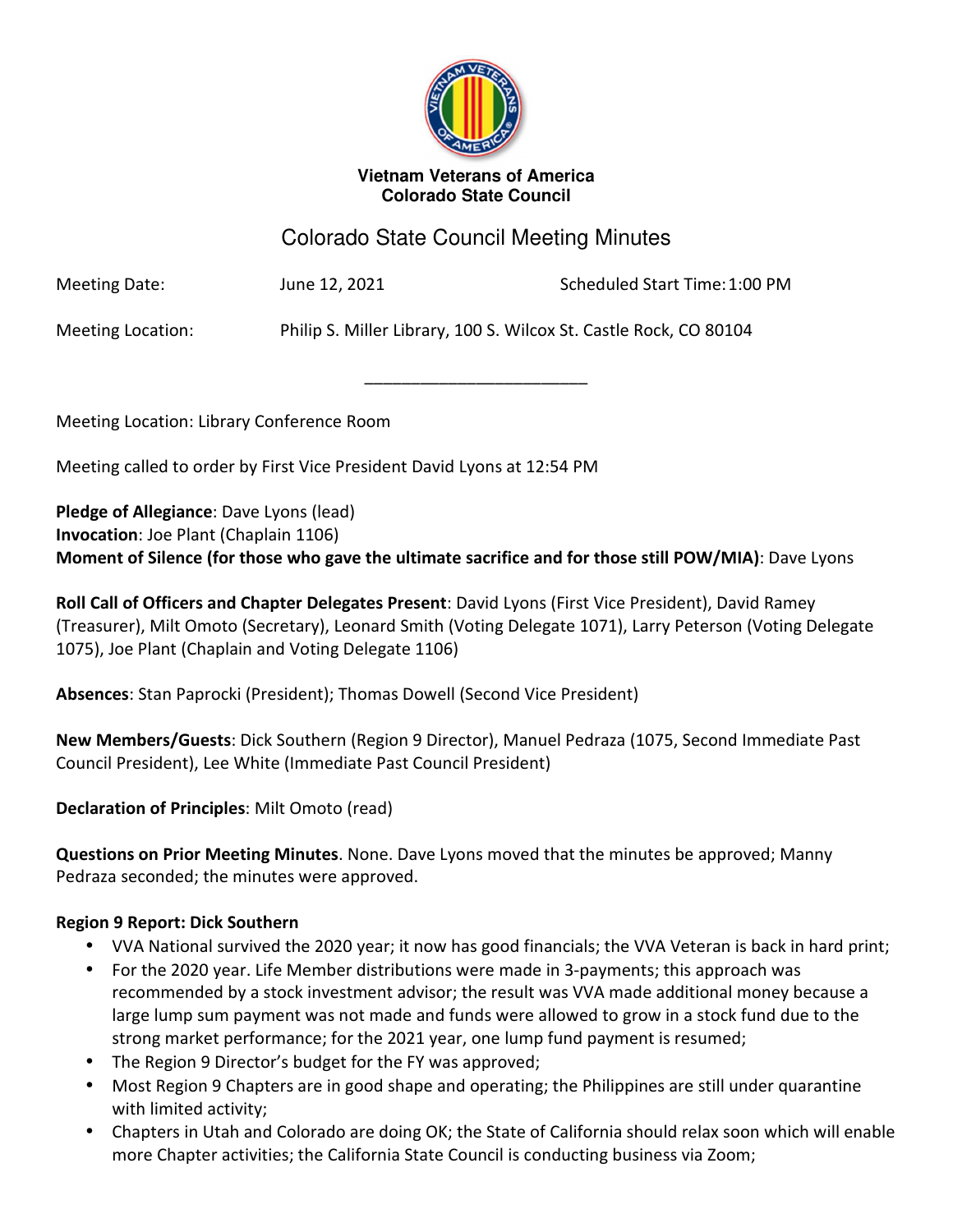- The Region 8/9 Pre-Convention Conference is scheduled for September 14-16, live in Reno; applications have been sent out;
- The 2021 National Convention will be held live; the issue with a virtual Convention versus live was one of voting security; apparently, they could not ensure secure votes with a virtual Convention;
- Resolution GA-21 has mostly ended; VVA will be a last man standing organization;
- David Ramey asked whether the HGDP monthly payments will increase back to pre-pandemic times; Dick stated that for many HDGP facilities, inventory is up but personnel are still below what they were; he does not know whether National will make any adjustments; Dick will ask the appropriate person while at the National Convention;
- Dave Ramey asked why the National Convention and the 2022 Leadership Conference are both being held in East Coast States; why not select locations central to a majority of members; Dick responded that it has to do with the price of the hotel/conference center, what types of perks are provided, and other concessions; the Board of Directors vote on the venue location.

# **Treasurer's Report and HGDP Report: David Ramey**

The April and May Treasure's reports were sent out in secure embedded format to Council members; this will not be done in the future as the file cannot be saved or printed by the recipient;

The HGDP form that reports how funds were spent will be sent to Chapters in September.

# **Reading of Communications: Milt Omoto**

The letter to the Veterans Community Living Center in Aurora for the Council's donation was read; the letter is signed by Council President Stan Paprocki.

# **Member Sickness and Distress**

Chapter 1071: Michael Craig has cancer; Leonard had back surgery and is recovering; John Altfeltis is still battling cancer.

Chapter 1075: Tom Dowell has inner ear problems and thyroid issues

Chapter 1106: Michell Mallin has stopped chemotherapy for now; she continues to be in pain.

# **Chapter Activity Reports**

# Chapter 1071 (Larry Peterson)

- The Chapter's latest Honor Burial was held on May 29<sup>th</sup> at Fairmount Cemetery; Channels 7 and 9 covered the event;
- The Chapter is currently in negotiations with another funeral home to identify unclaimed cremains of veterans;
- The Chapter's first live meeting since the pandemic was held recently with good attendance because the Chapter provided free breakfasts to everyone;
- Two \$6,000 scholarships were awarded to graduating students this year;
- The Chapter replaced a broken flagpole at a local high school.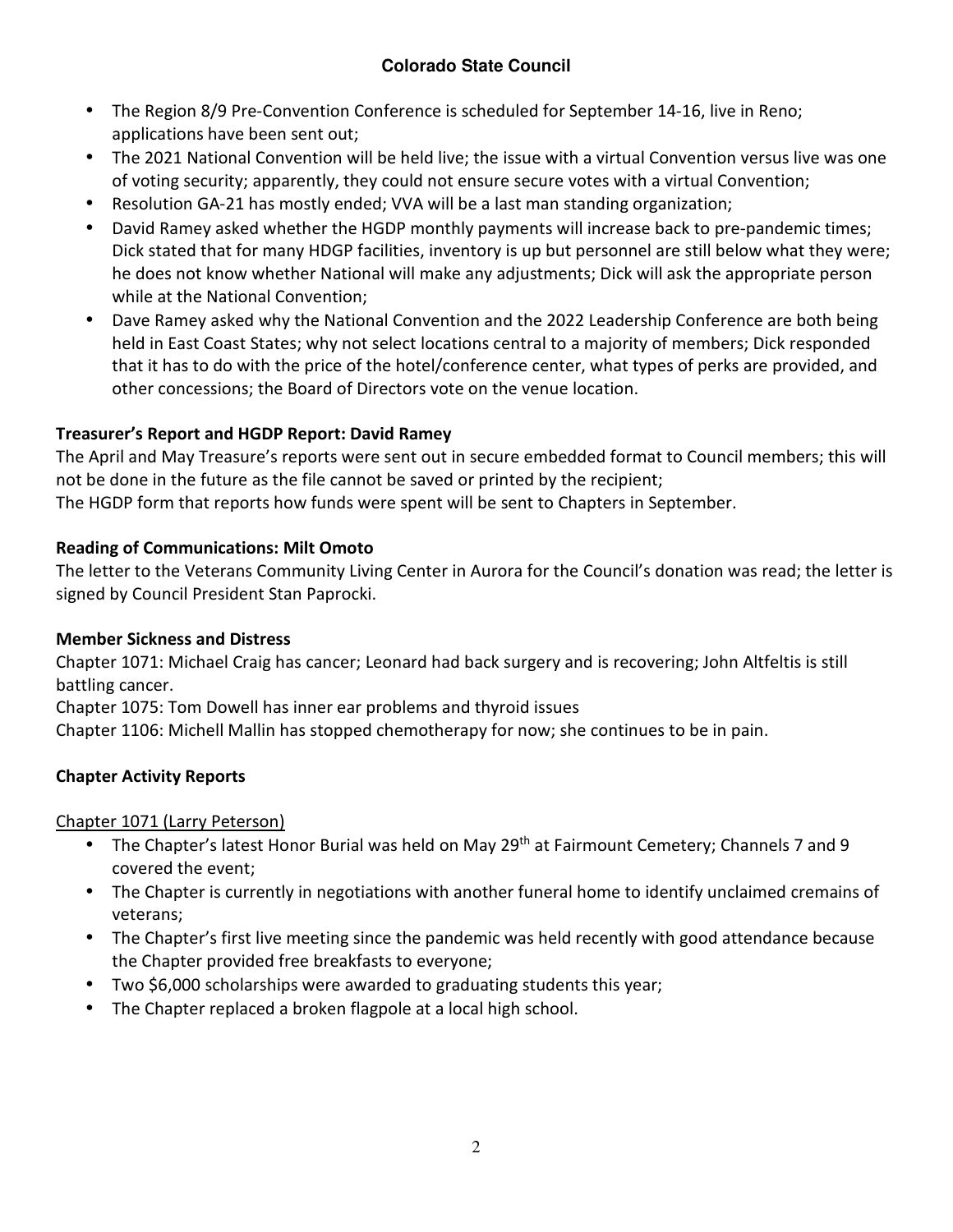# Chapter 1075 (David Ramey)

- The Chapter made a donation of \$1,500 to the Honors Flight of Southern Colorado; Chapter representatives were invited to Cannon City for a meeting and dinner;
- The Chapter will hold its first live meeting on June 29<sup>th</sup> at their new facility at the Skills Academy in Colorado Springs; they have a dedicated room in which to meet;
- The El Paso County Stand Down will be held September 29<sup>th</sup> in the parking lot of a local church; the Chapter did not participate last year and may not this year;
- Larry reported that WWII veterans were recently honored with the Honor Bell; the DAV Auxiliary invited the Chapter to participate in the El Paso County Fair to share booth space with them; the Honor Bell will take part in the opening and closing ceremonies; the booth has space for the Chapter to promote VVA;
- Larry reported that Honor Bell still needs to raise \$160K for the second bell; the organization is actively pursuing funds and grants; the bell has to be cast this year or they will loose a Daniel's Fund grant;
- Larry reported that the Southern Colorado Honor Flight will be doing a flight in September and another in April next year;

# Chapter 1106 (Lee White, President 1106)

- The Chapter awarded four \$2,000 scholarships this year; two of the recipients presented their paper at the Chapter's June live meeting;
- The June  $5<sup>th</sup>$  meeting was the Chapter's first live meeting since the pandemic;
- The Chapter will participate in this year's Highlands Ranch Fourth of July parade;
- The Chapter's Poppy Drive, that was rescheduled for July 10<sup>th</sup>, is waiting on King Soopers to approve setting up tables in front of stores; so far, two out of five stores have given permission to set up tables; the Chapter will also schedule with King Soopers stores the November 13<sup>th</sup> for the Veterans Day weekend Poppy Drive;
- The Cherry Creek School District's military and veteran's appreciation and fall football game is scheduled for September; they also recently held a military induction ceremony for 60 students who will be entering military service;
- The Wall that Heals will be in Brighton September 2 to 6.

# **Unfinished Business**

None

# **New Business**

- Stan Paprocki and David Ramey will be attending the Region 8/9 Conference in Reno;
- Stan Paprocki will be attending the National Convention; the State Council President is automatically a delegate and his expenses are paid by the CSCP, not by the State Council, as Stan is the State Council President (this is according to Dick Southern); the Council can send two more delegates; however, their expenses must be approved by the Council;
- Tom Dowell (President 1075) and Paul Kennedy (VP 1075) will be attending the National Convention and their expenses are being paid by the Chapter;
- Chapter 1071 can send up to 5 delegates, 1075 2 delegates and 1106 4 delegates; a delegate is authorized for every 100 at-large members;